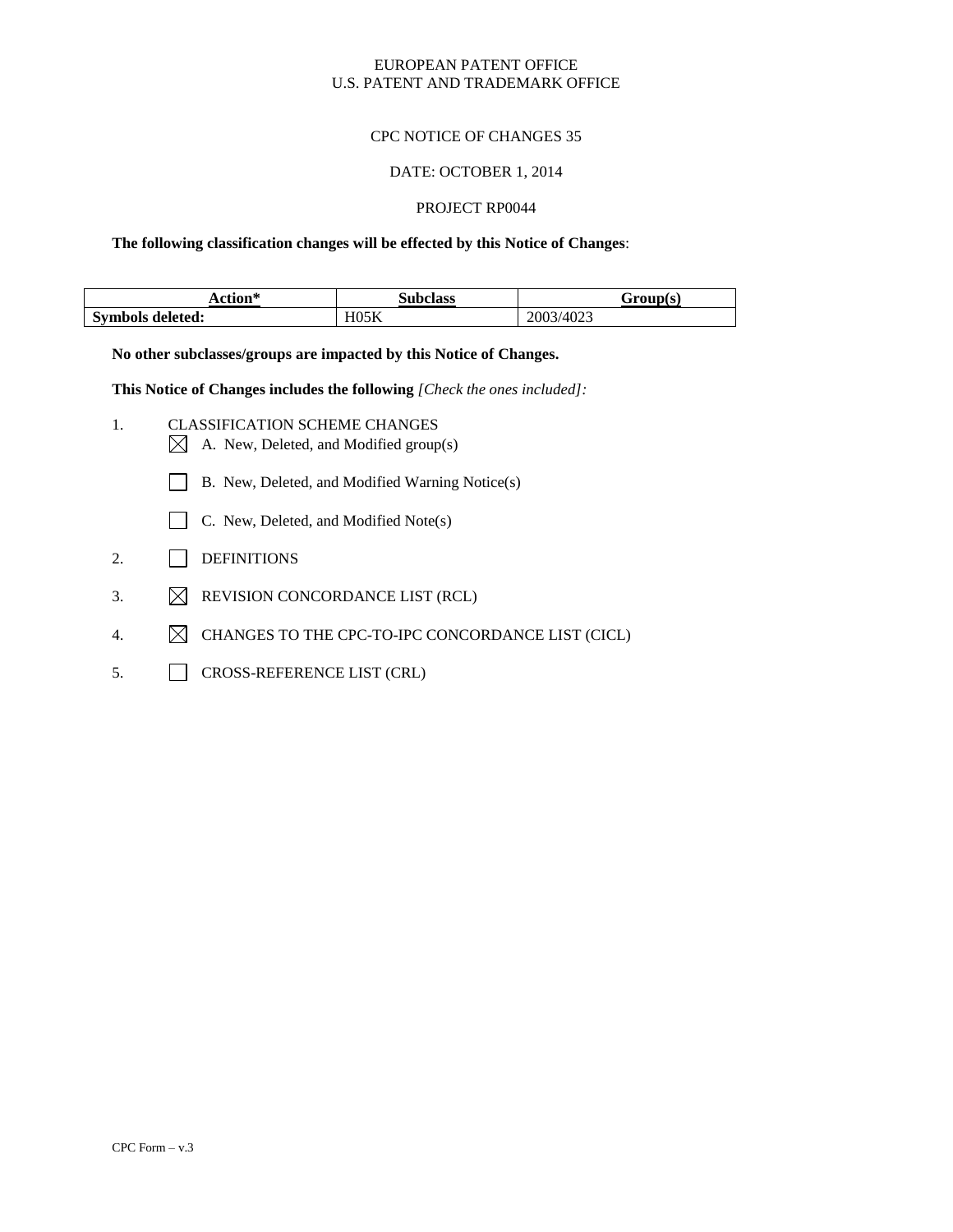### CPC NOTICE OF CHANGES 35

### DATE: OCTOBER 1, 2014

#### PROJECT RP0044

### 1. CLASSIFICATION SCHEME CHANGES

#### A. New, Deleted, and Modified group(s)

### **SUBCLASS H05K - PRINTED CIRCUITS; CASINGS OR CONSTRUCTIONAL DETAILS OF ELECTRIC APPARATUS; MANUFACTURE OF ASSEMBLAGES OF ELECTRICAL COMPONENTS**

| $Type*$ | <b>Symbol</b> | <b>Indent Level</b> | <b>Title</b><br>______                            |
|---------|---------------|---------------------|---------------------------------------------------|
|         | H05K2003/4023 |                     | $\leq$ empty breakdown indexing code (never used) |

 $*N$  = new entries, C = entries with modified file scope, M = subclasses or groups do not impact the file scope,  $D =$  deleted entries,  $U =$  entries that are unchanged, but presented in order to show the hierarchy of the scheme to simplify understanding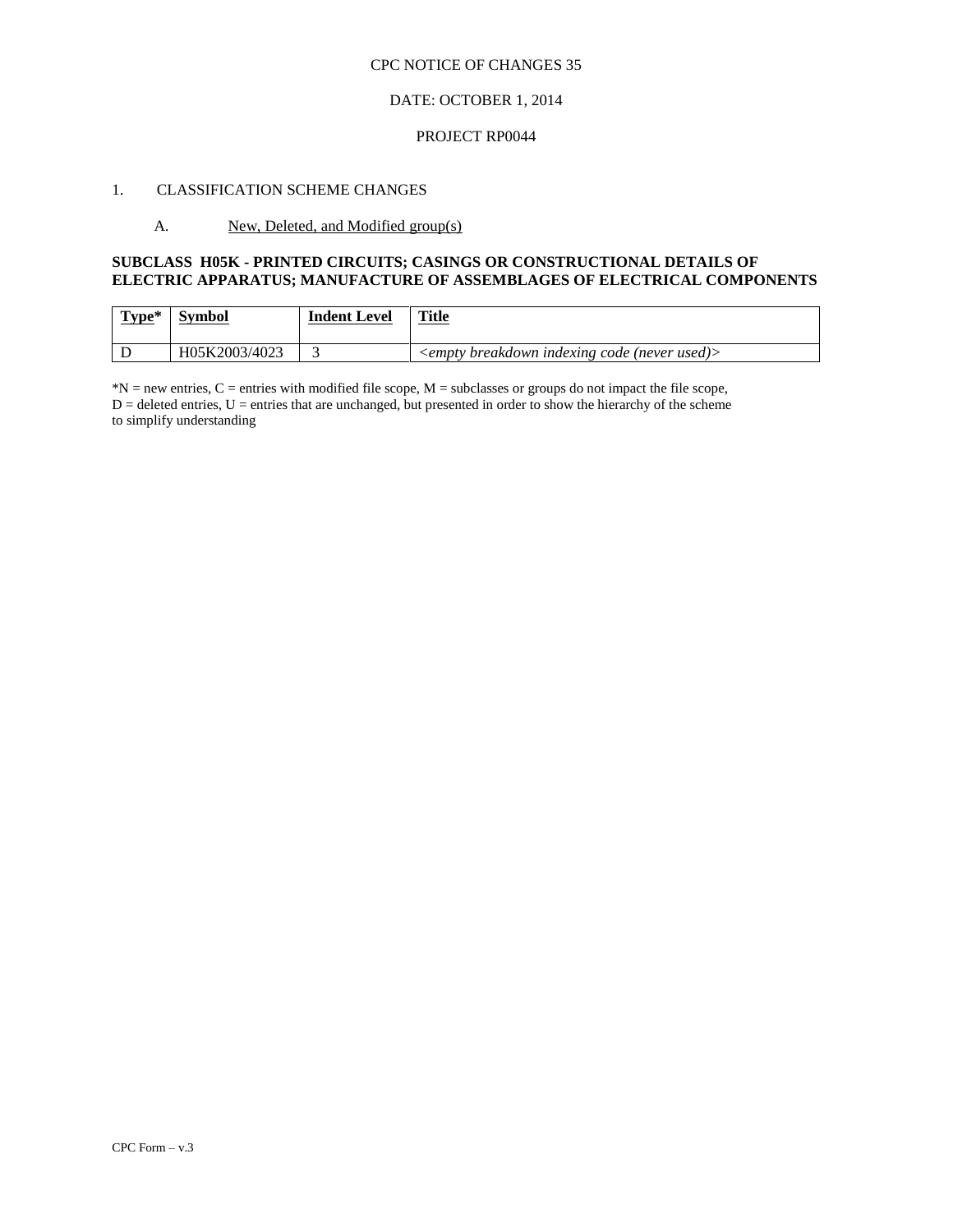## CPC NOTICE OF CHANGES 35

## DATE: OCTOBER 1, 2014

#### PROJECT RP0044

# 3. REVISION CONCORDANCE LIST (RCL)

| $T$ vpe $^*$ | <b>From CPC Symbol</b> | <b>To CPC Symbol</b> |
|--------------|------------------------|----------------------|
|              | H05K2003/4023          | H05K 3/4007          |

 $*C$  = entries with modified file scope (reclassification involved); D = deleted entries